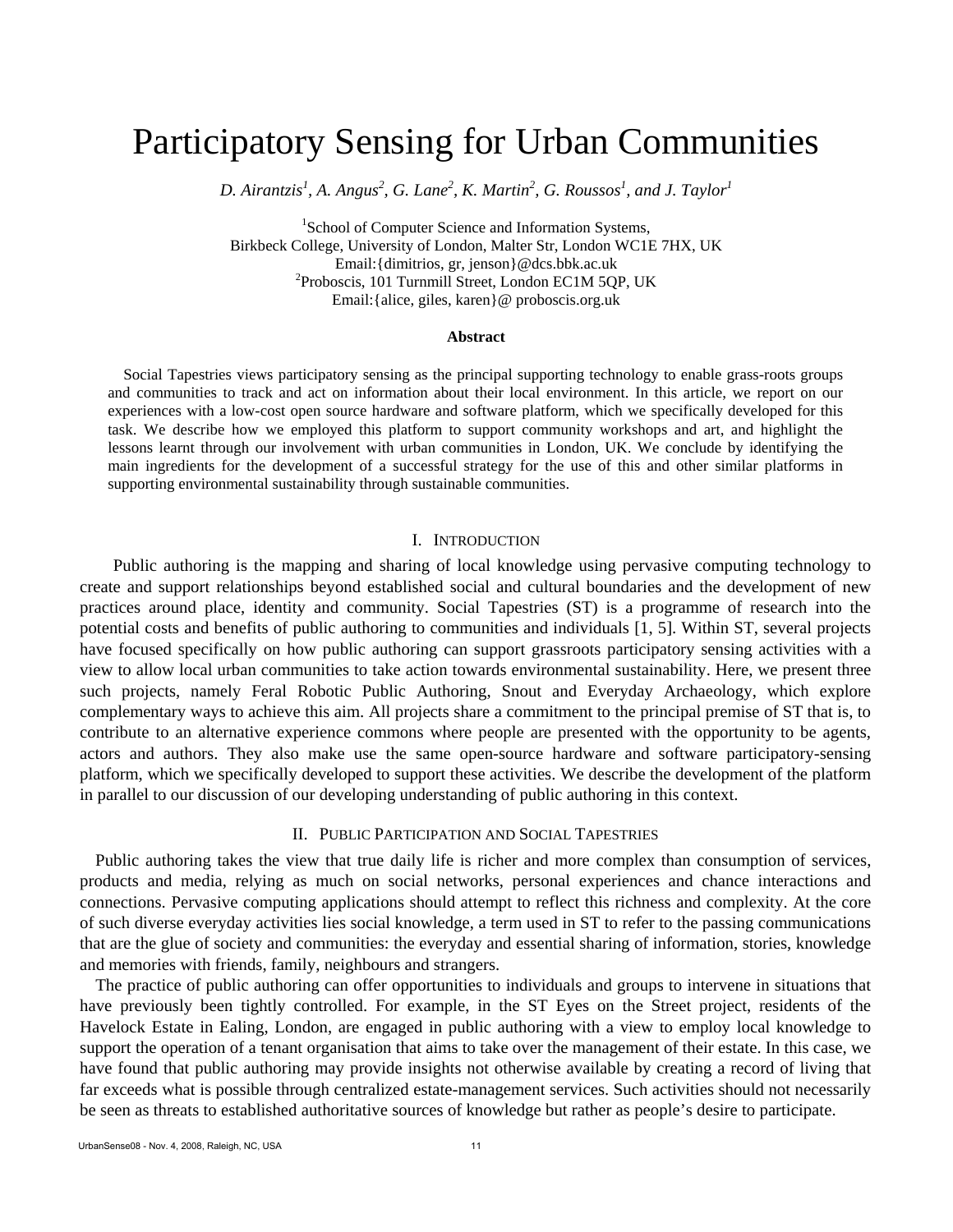This desire for participation in public life stemming from the grassroots is particularly attractive to ST. As a result, following on Eyes on the Street and a subsequent project with St Marks Housing Cooperative in West London, it became evident that an investigation was required into how participation by local communities in data collection through sensing in their immediate environment, can enable them to become actively involved in promoting sustainable environmental practices. Note that he concept of participatory sensing has been used elsewhere as a model for sensor networks [2]. In our work, we use the term giving emphasis on its social, rather that its technological meaning.

Many of the explorations within Social Tapestries are supported by the Urban Tapestries software platform [1], which has been specifically designed to enable public authoring. In UT, users as authors go about their everyday activities as they usually would, but whenever they wish to add new content they do so using their mobile phone. This task is facilitated by the UT client that allows them to annotate a place with media including text, sound, images or video. Authors can link such pockets of content together into threads with a specific theme. Threads and pockets published on UT weave together into an information tapestry overlaid on the urban structure. Users as consumers can search for, browse and access content published by other participants, also using the UT client application on their mobile phone. For our investigation of participatory sensing for environmental sustainability we extended UT with new information harvesting, management and visualization capabilities, and developed a new client platform specifically for sensing.

## III. PROTOTYPE ONE: ROBOTIC FERAL PUBLIC AUTHORING

Natalie Jeremijenko in her Feral Robotic Dogs project proposed ways to reconfigure toy robot-pets that became popular in the early 2000s, with a variety of low-cost chemical sensors that can sense, record and in some cases trace environmental pollution [3]. The aim of doing so is to create an opportunity for public discourse by providing the tools to construct open-ended interpretations of the evidence at hand. Such experiments open up new possibilities for exploring local environments to detect the presence of many kinds of emissions and map them using the UT toolset. A large variety of low-cost sensors are readily available including carbon monoxide and dioxide, solvent vapours, electro-magnetic emissions (for example, those coming from mobile phone masts, electricity generators and so forth), and light and noise pollution. Adding the sensor readings to UT makes evident the relationships between the physical environment and communal places. It enables people to feel they can learn about their environment and have the evidence to do something about it. By linking robot building and mapping workshops into traditional community events for example, fetes and local festivals, a wide range of people can become involved in gathering and sharing knowledge about their environment.

The Feral Robotic Public Authoring (RFPA) project takes exactly this point of view. To achieve this goal, we augmented the initial Feral Dog design with wireless networking, location and advanced environmental sensing capability, and linking it to the internet and the UT platform. Our priority is to develop a low-cost platform that can be built easily out of widely available commodity components and with very limited technological resources and skills. Out intention is that all software and designs would become available on the web for everyone to freely reuse, build or modify.

Our design implemented Gumstix, an open-source small and inexpensive computer running the Linux operating system. We extended the core design with cooling and power management sub-systems, which were critical for the consistent operation of the device, an external GPS receiver connected over Bluetooth, and customised its Analogto-Digital Converter for use with a radio controlled car. And of course, we build in sensing capability using a variety of inexpensive sensors typically used in fire and carbon monoxide alarms, and home and car ventilation systems [6]. The full designs including bill of materials, assembly instructions for the enclosure and mounting, Gerber files for production of the printed circuit board, sensor calibration procedure and the software repository are available online via http://socialtapestries.net/feralrobots/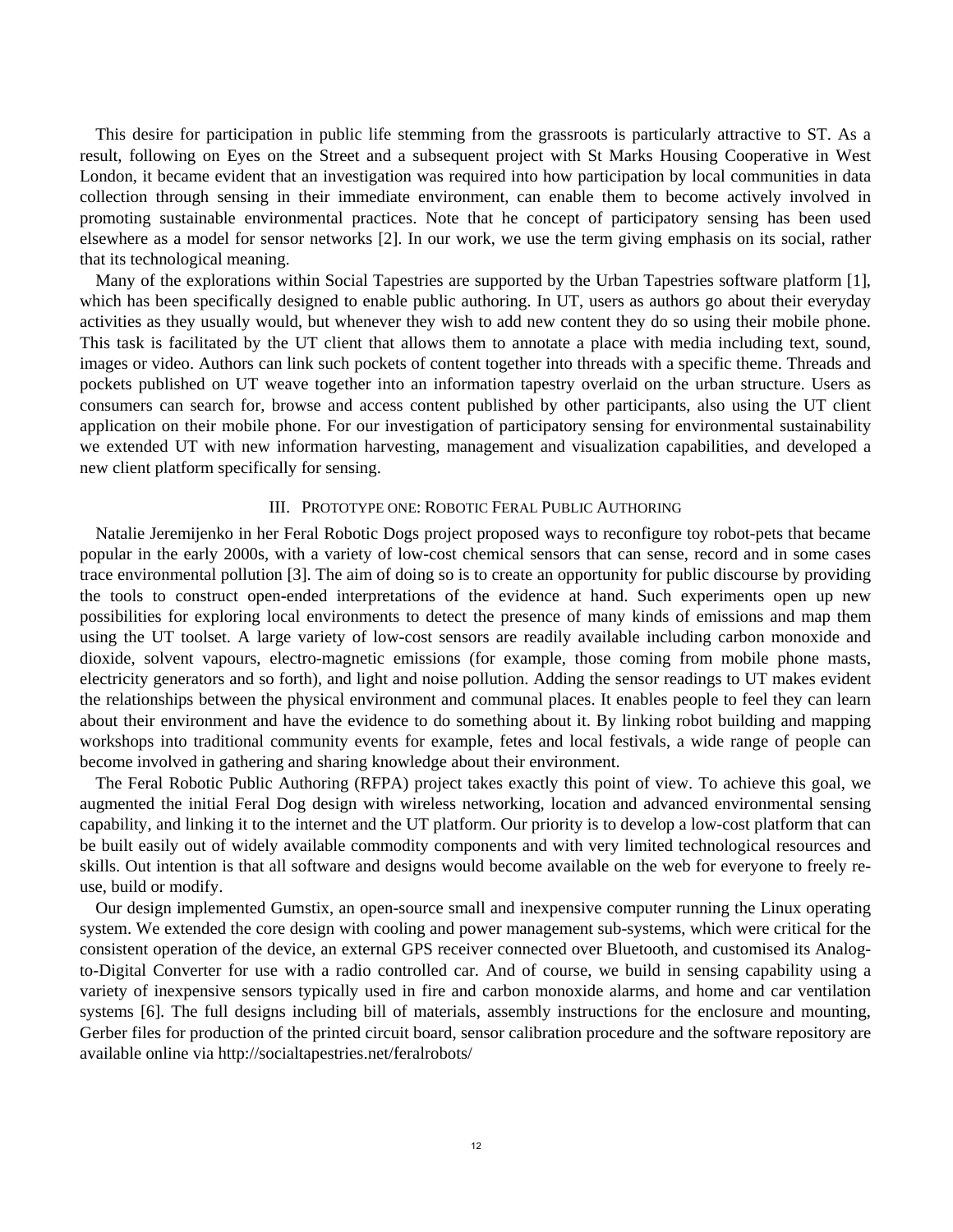

**Fig. 1** (i.) The original Feral Robot (left) followed by the networked and location aware version developed for RFPA . (ii.) A close-up of the sensor modules at the front of the RFPA remotely controlled car. (iii.) The complete RFPA design with sensors, GPS, processing and networking unit assembled and operational during the London Fields trial.

#### IV. COMMUNITY MAPPING WORKSHOPS WITH RFPA

London Fields is a popular park in Hackney, East London, and an important resource for local communities in a built up area. The park is used by local people for a variety of activities: as a space to play and socialise in, for championship cricket and football games, dog walking, and as a popular walking and cycle route. In its relatively long history, London Fields and the area around it have adapted to accommodate the differing needs of the surrounding population.

Air quality in London is monitored on an hourly basis by the London Air Quality Network (LAQN), through an extensive network of observation stations in fixed locations across its Boroughs. LAQN is an important resource but considering that Hackney itself only has one station for the entire borough there is clearly ample opportunity to examine air quality at a more localized resolution. Yet, the collection of this kind of data by non-experts is not necessarily useful, and some would argue that such activities would lack scientific rigour and would thus not be comprehensive or authoritative. Data collected through the RFPA devices can provide a snapshot of pollution in a specific place at a specific time and is not designed to replace or replicate LAQN. Instead, it aims to trigger an open dialogue about how pollutant sensing technology placed at a grassroots level can function and its potential applications for community action and interaction.

Community pollution mapping workshops were organised in collaboration with SPACE Media Arts, a local arts and education charity, which allowed us to access their local community networks. We found is that grassroots pollution mapping is not necessarily about producing accurate scientific data. Instead, it is a tool to highlight concerns, to map knowledge, to enable involvement in the data collection process thus reinforcing perceptions of the area, and provide the focus for communities to come together. As one workshop participant remarked: "we have come to accept air pollution because we are culturally habituated in it -- that's got to change and if this doesn't happen at a grassroots level with tools that we can handle ourselves, governments will not shift because they are in with the big corporations."

Nevertheless, not all workshop participants took the same view, and others expressed the opinion that ordinary people do not have any control over their local environment. For example, vehicle emissions are the major cause of air pollutants in London and in many cases they are due to pass-through traffic, about which local people have little power to intervene. This point of view can lead to passivity and resigned acceptance of the situation as expressed by one participant who said that "the more I think about it, the less I want to have any access to any data about air pollution in my locality, or information about this park. I don't have a garden, I have a kid, and I'll always use it."

In addition to views of the here and now, community mapping workshops prompted participants to reminisce about the history of the Fields, highlighting past activities in the area which could have left an environmental footprint. This type of local knowledge is invaluable and can help locate pollution hotspots that would otherwise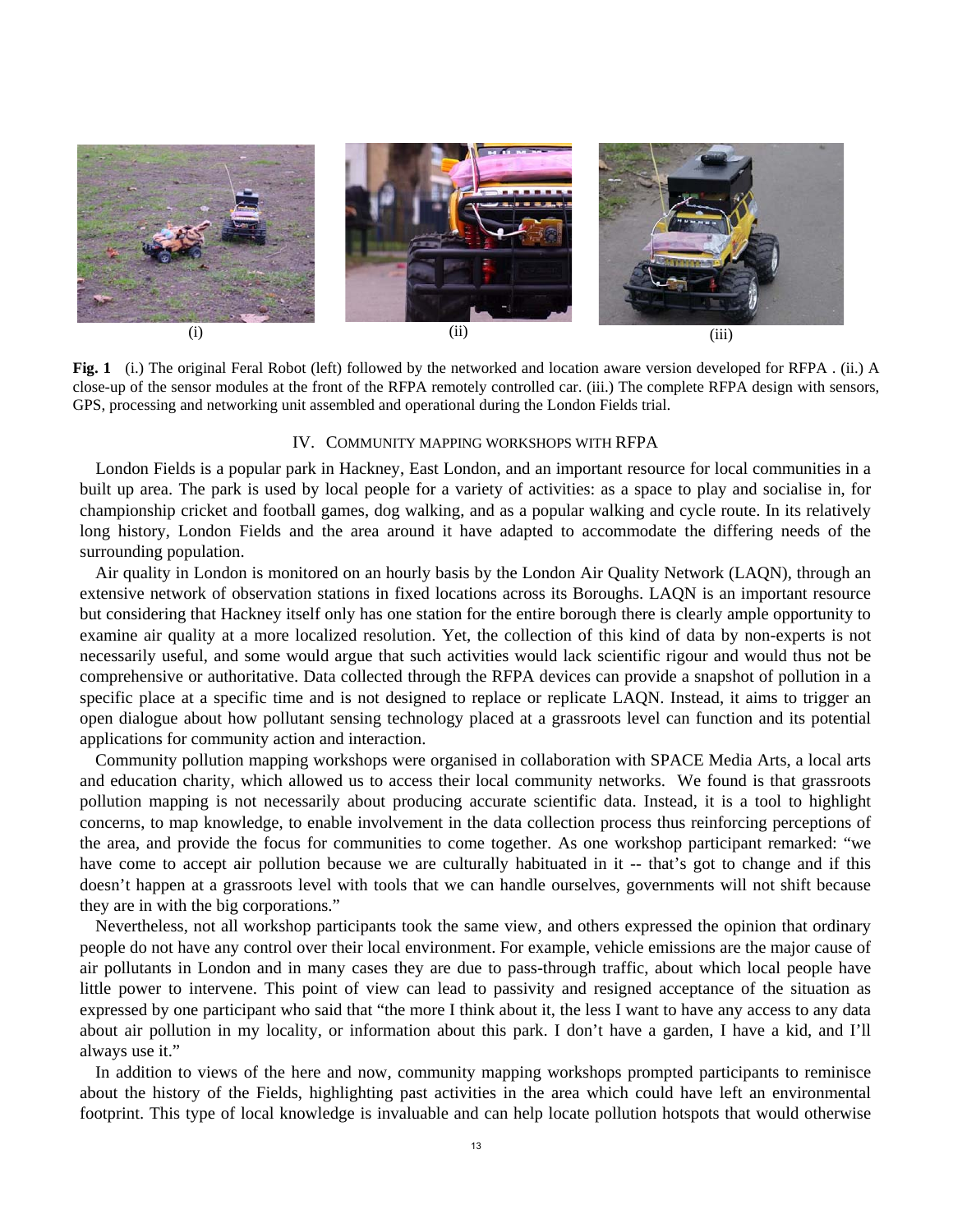require an extensive survey. An expert coming from the outside would not have access to this knowledge without considerable resources for research.

A second series of RFPA workshops was run in collaboration with the Jenny Hammond School in Waltham Forest, also in East London. In July 2006, a week-long workshop with 30 students aged between nine and 10 years old involved several activities including extensive use of the RFPA platform to gather evidence about the world around them. These activities were linked to specific modules within the Key Stage 2 national curriculum, in particular transport, architecture and climate, and allowed the students to gradually develop associations and connections between these areas and how they all fit within the environmental sustainability agenda.

## V. DEVELOPING THE PLATFORM

RFPA allowed us to experiment with participatory sensing and gain experience in what works both from a technical and a community perspective:

*Embedded interaction*. The RFPA cars, although appealing (especially to younger and male users) provided limited opportunities for interaction beside the remote control. While running, they collect data silently and relay it to the UT server for further processing without any perceptible indication that this has occurred. Their operators are only able to tell if the different system components function correctly due to several LED indicators, but are unable to get feedback about the current detected levels of air pollution for example.

*Media scavenging*. UT was designed as a stand-alone software system well before the emergence of Web 2.0 and due to our resource limitations in supporting the software development process over an extended period of time, it lacked features that users identified as important. As a result, we adopted an approach based on scavenging functionality that could be mashed up with UT to provide the missing features, such as social networking as implemented by Ning.com.

*Everyday archaeology*. Since we formulated the participatory sensing approach, we have seen its emphasis shift from pollution mapping to what we now describe as everyday archaeology. In doing this, we shifted our focus away from the specifics of data collection and focus on the process of excavating information about the local environment and its relationship to communities.

### VI. PROTOTYPE TWO: SNOUT

Our next investigation of participatory sensing was through the development of a community art project in partnership with the International Institute of Visual Arts (inIVA). We consider community art to be an appropriate approach for community development because it reflects the main principles of participatory sensing: it is rooted in a shared sense of place, tradition and spirit; it is as much about the process of involving people in the making of the work as the finished object itself; and it is situated in public, accessible and resonant places, geared to a specific audience and a specific time. It seems that this point of view can offer new opportunities for the development of a community around environmental sustainability by providing both the practical and the conceptual framework required. Indeed, community art and grassroots activism are about knowledge and building social capital in the form of the grassroots networks that enable people to move information and ideas to a broader audience and make change happen.

The specific performance developed for Snout explored relationships between the body, community and the environment. The concept of the performance was developed around the Carnival with two typical costumes build and instrumented with participatory sensing capabilities. The reason for this choice was that carnival is a time of suspension of the normal activities of everyday life  $-$  a time when social hierarchies are inverted and when everyone is equal. This view is highly compatible with the Snout objective to invite participation. The characters selected were Mr Punch and the Plague Doctor (Figure 2).